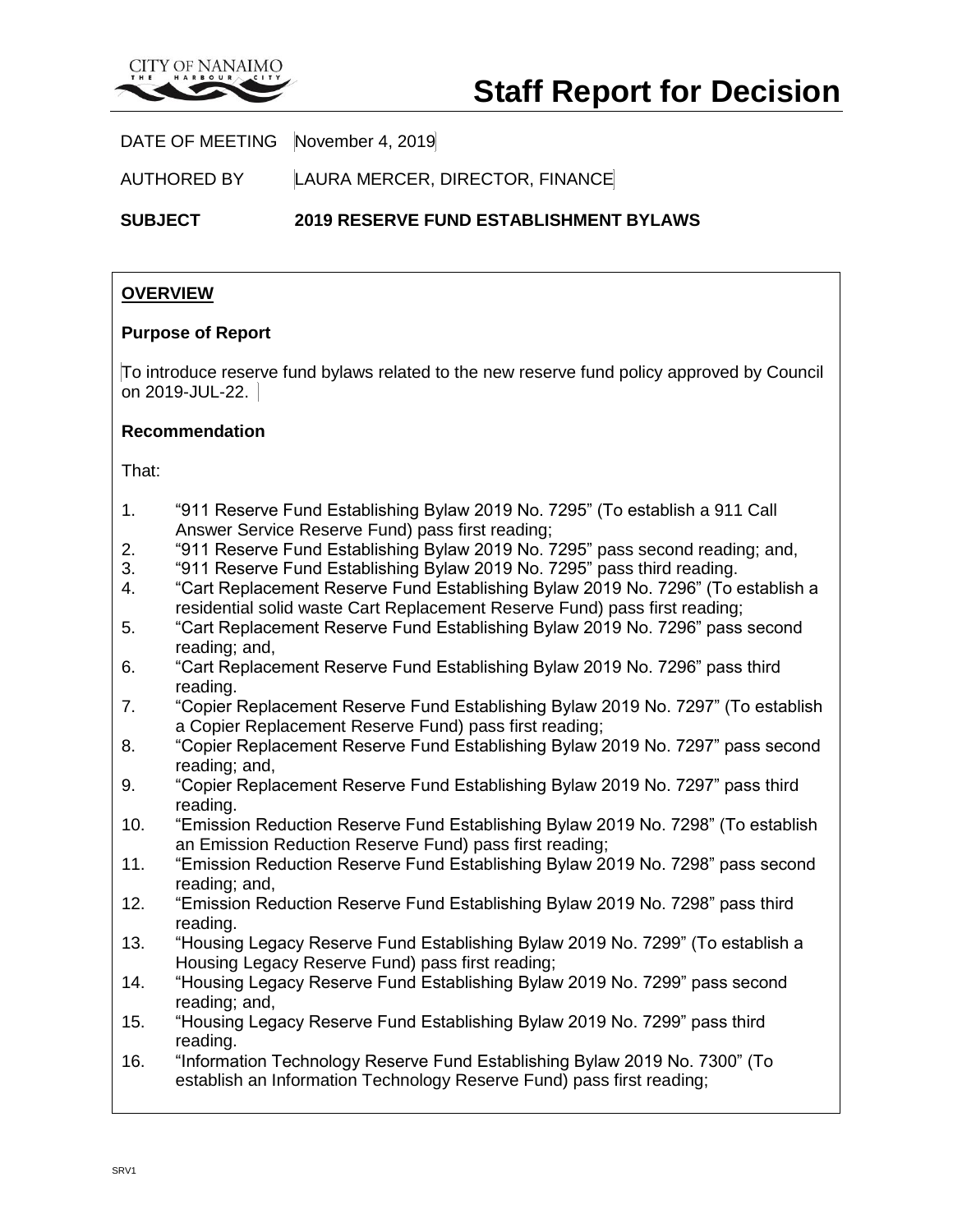

- 17. "Information Technology Reserve Fund Establishing Bylaw 2019 No. 7300" pass second reading; and,
- 18. "Information Technology Reserve Fund Establishing Bylaw 2019 No. 7300" pass third reading.
- 19. "Nanaimo District Secondary School Community Field Reserve Fund Establishing Bylaw 2019 No. 7301" (To establish a Nanaimo District Secondary School Community Field Reserve Fund) pass first reading;
- 20. "Nanaimo District Secondary School Community Field Reserve Fund Establishing Bylaw 2019 No. 7301" pass second reading; and,
- 21. "Nanaimo District Secondary School Community Field Reserve Fund Establishing Bylaw 2019 No. 7301" pass third reading.
- 22. "Parking Reserve Fund Establishing Bylaw 2019 No. 7302" (To establish a Parking Reserve Fund) pass first reading;
- 23. "Parking Reserve Fund Establishing Bylaw 2019 No. 7302" pass second reading; and,
- 24. "Parking Reserve Fund Establishing Bylaw 2019 No. 7302" pass third reading.
- 25. "Property Acquisition Reserve Fund Establishing Bylaw 2019 No. 7303" (To establish a Property Acquisition Reserve Fund) pass first reading;
- 26. "Property Acquisition Reserve Fund Establishing Bylaw 2019 No. 7303" pass second reading; and,
- 27. "Property Acquisition Reserve Fund Establishing Bylaw 2019 No. 7303" pass third reading.
- 28. "Strategic Infrastructure Reserve Fund Establishing Bylaw 2019 No. 7304" (To establish a Strategic Infrastructure Reserve Fund) pass first reading;
- 29. "Strategic Infrastructure Reserve Fund Establishing Bylaw 2019 No. 7304" pass second reading; and,
- 30. "Strategic Infrastructure Reserve Fund Establishing Bylaw 2019 No. 7304" pass third reading.
- 31. "Sustainability Reserve Fund Establishing Bylaw 2019 No. 7305" (To establish a Sustainability/Energy Consumption Reduction Reserve Fund) pass first reading;
- 32. "Sustainability Infrastructure Reserve Fund Establishing Bylaw 2019 No. 7305" pass second reading; and,
- 33. "Sustainability Infrastructure Reserve Fund Establishing Bylaw 2019 No. 7305" pass third reading.

# **BACKGROUND**

At the 2019-JUL-22 meeting, Council endorsed Reserves Policy No 5-1840-01 as well as a number of recommendations regarding City of Nanaimo reserve funds for the purposes of implementing financial stability reserves and to ensure a systematic approach for the setting aside of funds to maintain, replace and renew City infrastructure. This report introduces the required establishment bylaws to continue the process endorsed at that time to revise the reserve fund structure.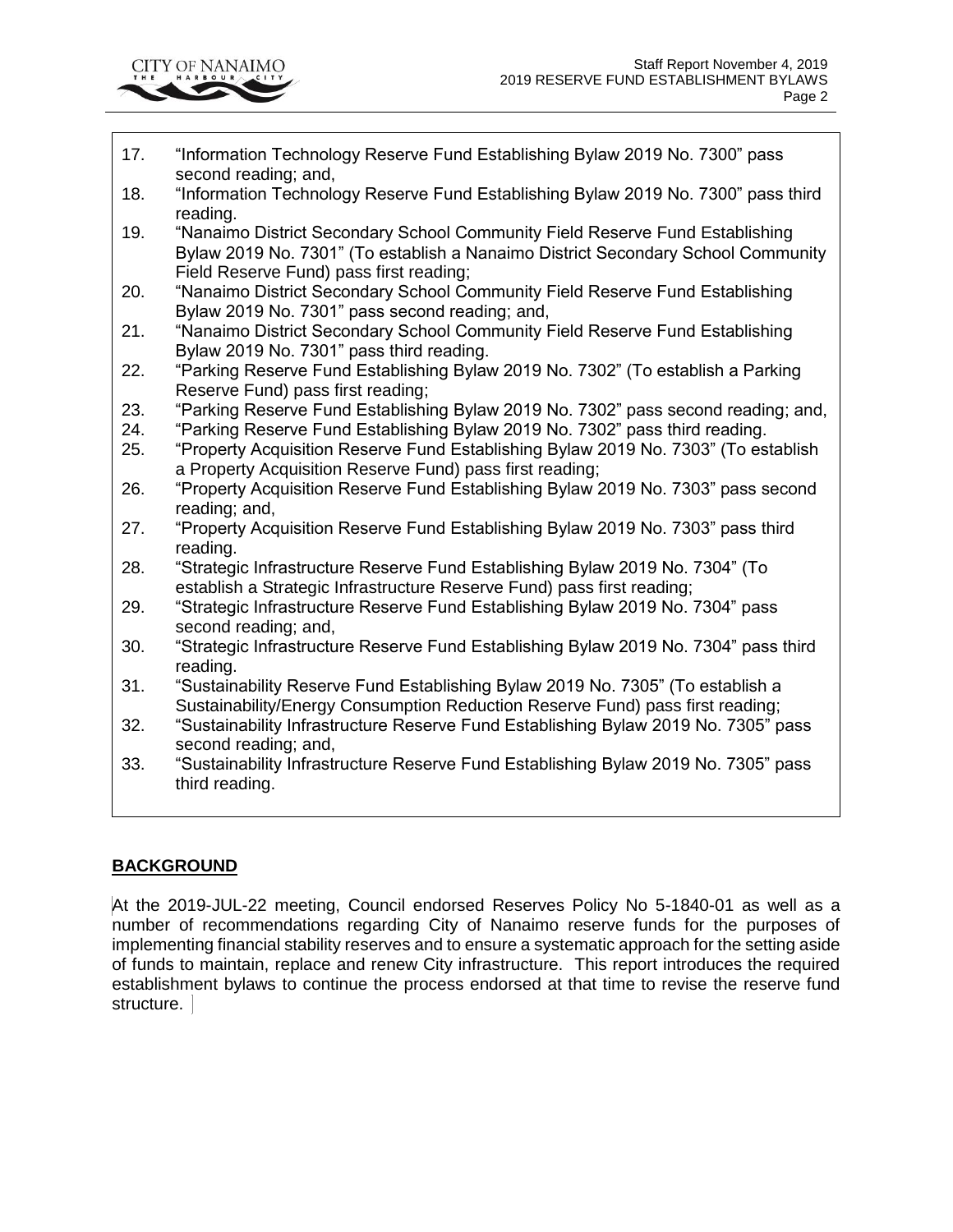

#### **DISCUSSION**

At the 2019-JUL-22 meeting, Council endorsed Reserve Policy No. 5-1840-01 as well as a number of recommendations including the implementation of the following statutory reserves:

- 1. 911 Service
- 2. Cart Replacement
- 3. Copier Replacement
- 4. Housing Legacy
- 5. Information Technology
- 6. NDSS Field Maintenance
- 7. Parking
- 8. Property Acquisition
- 9. Strategic Infrastructure
- 10. Sustainability
- 11. Emission Reduction

This report and recommendations provide the next steps to implement the new statutory reserves as described in the reserve policy.

#### **OPTIONS**

- 1. That:
	- 1. "911 Reserve Fund Establishing Bylaw 2019 No. 7295" (To establish a 911 Call Answer Service Reserve Fund) pass first reading;
	- 2. "911 Reserve Fund Establishing Bylaw 2019 No. 7295" pass second reading; and,
	- 3. "911 Reserve Fund Establishing Bylaw 2019 No. 7295" pass third reading.
	- 4. "Cart Replacement Reserve Fund Establishing Bylaw 2019 No. 7296" (To establish a residential solid waste Cart Replacement Reserve Fund) pass first reading;
	- 5. "Cart Replacement Reserve Fund Establishing Bylaw 2019 No. 7296" pass second reading; and,
	- 6. "Cart Replacement Reserve Fund Establishing Bylaw 2019 No. 7296" pass third reading.
	- 7. "Copier Replacement Reserve Fund Establishing Bylaw 2019 No. 7297" (To establish a Copier Replacement Reserve Fund) pass first reading;
	- 8. "Copier Replacement Reserve Fund Establishing Bylaw 2019 No. 7297" pass second reading; and,
	- 9. "Copier Replacement Reserve Fund Establishing Bylaw 2019 No. 7297" pass third reading.
	- 10. "Emission Reduction Reserve Fund Establishing Bylaw 2019 No. 7298" (To establish an Emission Reduction Reserve Fund) pass first reading;
	- 11. "Emission Reduction Reserve Fund Establishing Bylaw 2019 No. 7298" pass second reading; and,
	- 12. "Emission Reduction Reserve Fund Establishing Bylaw 2019 No. 7298" pass third reading.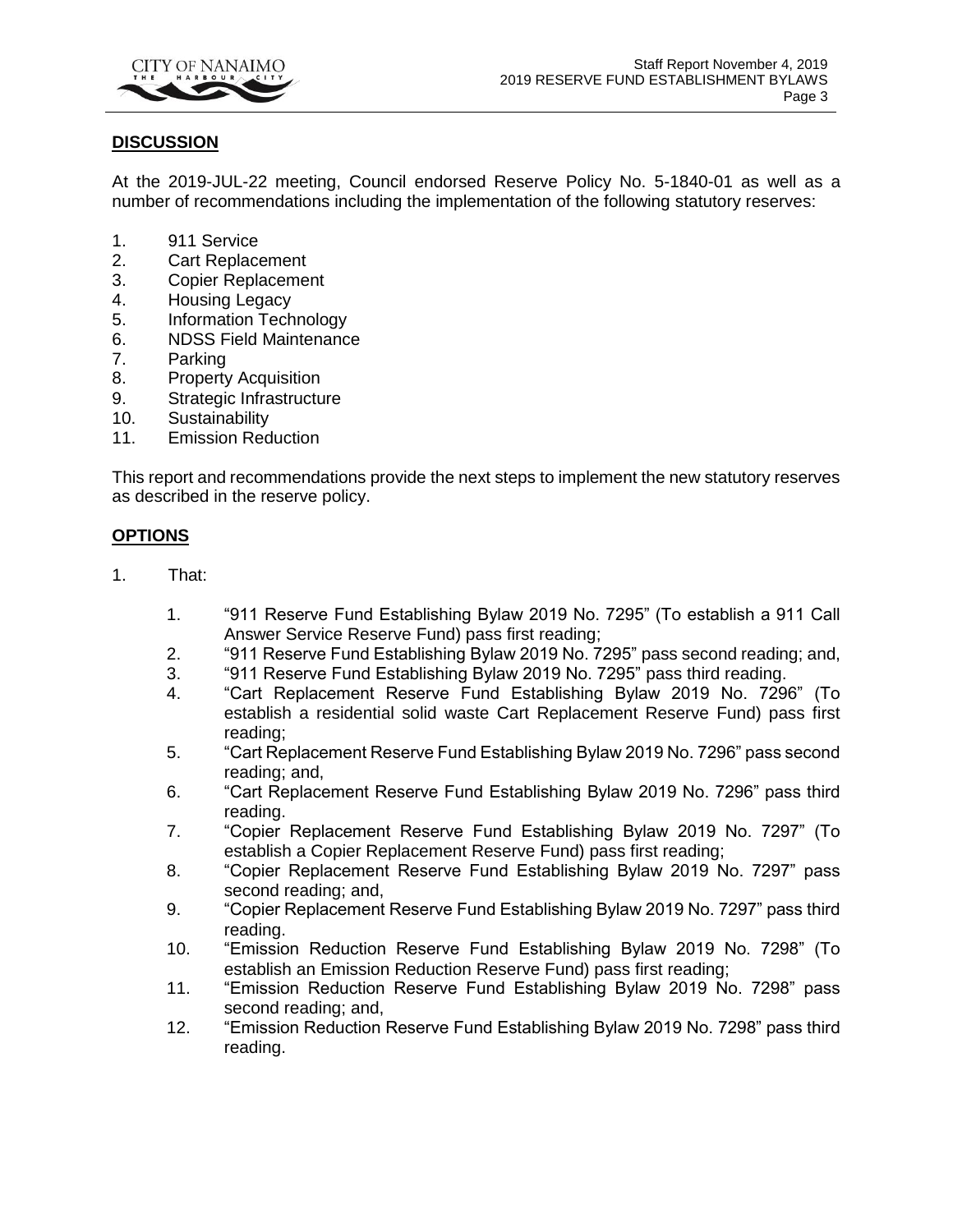

- 13. "Housing Legacy Reserve Fund Establishing Bylaw 2019 No. 7299" (To establish a Housing Legacy Reserve Fund) pass first reading;
- 14. "Housing Legacy Reserve Fund Establishing Bylaw 2019 No. 7299" pass second reading; and,
- 15. "Housing Legacy Reserve Fund Establishing Bylaw 2019 No. 7299" pass third reading.
- 16. "Information Technology Reserve Fund Establishing Bylaw 2019 No. 7300" (To establish an Information Technology Reserve Fund) pass first reading;
- 17. "Information Technology Reserve Fund Establishing Bylaw 2019 No. 7300" pass second reading; and,
- 18. "Information Technology Reserve Fund Establishing Bylaw 2019 No. 7300" pass third reading.
- 19. "Nanaimo District Secondary School Community Field Reserve Fund Establishing Bylaw 2019 No. 7301" (To establish a Nanaimo District Secondary School Community Field Reserve Fund) pass first reading;
- 20. "Nanaimo District Secondary School Community Field Reserve Fund Establishing Bylaw 2019 No. 7301" pass second reading; and,
- 21. "Nanaimo District Secondary School Community Field Reserve Fund Establishing Bylaw 2019 No. 7301" pass third reading.
- 22. "Parking Reserve Fund Establishing Bylaw 2019 No. 7302" (To establish a Parking Reserve Fund) pass first reading;
- 23. "Parking Reserve Fund Establishing Bylaw 2019 No. 7302" pass second reading; and,
- 24. "Parking Reserve Fund Establishing Bylaw 2019 No. 7302" pass third reading.
- 25. "Property Acquisition Reserve Fund Establishing Bylaw 2019 No. 7303" (To establish a Property Acquisition Reserve Fund) pass first reading;
- 26. "Property Acquisition Reserve Fund Establishing Bylaw 2019 No. 7303" pass second reading; and,
- 27. "Property Acquisition Reserve Fund Establishing Bylaw 2019 No. 7303" pass third reading.
- 28. "Strategic Infrastructure Reserve Fund Establishing Bylaw 2019 No. 7304" (To establish a Strategic Infrastructure Reserve Fund) pass first reading;
- 29. "Strategic Infrastructure Reserve Fund Establishing Bylaw 2019 No. 7304" pass second reading; and,
- 30. "Strategic Infrastructure Reserve Fund Establishing Bylaw 2019 No. 7304" pass third reading.
- 31. "Sustainability Reserve Fund Establishing Bylaw 2019 No. 7305" (To establish a Sustainability/Energy Consumption Reduction Reserve Fund) pass first reading;
- 32. "Sustainability Infrastructure Reserve Fund Establishing Bylaw 2019 No. 7305" pass second reading; and,
- 33. "Sustainability Infrastructure Reserve Fund Establishing Bylaw 2019 No. 7305" pass third reading
- 2 That Council provide alternative direction regarding the implementation of Reserve Fund Policy 5-1840-01 and the establishment of these statutory reserve funds.
	- Financial Implications: The transfers to the new statutory reserve funds and use of these funds has been included in the draft 2020 to 2024 Financial Plan. Changes to the policy and establishment of the funds would result in a revised Financial Plan.